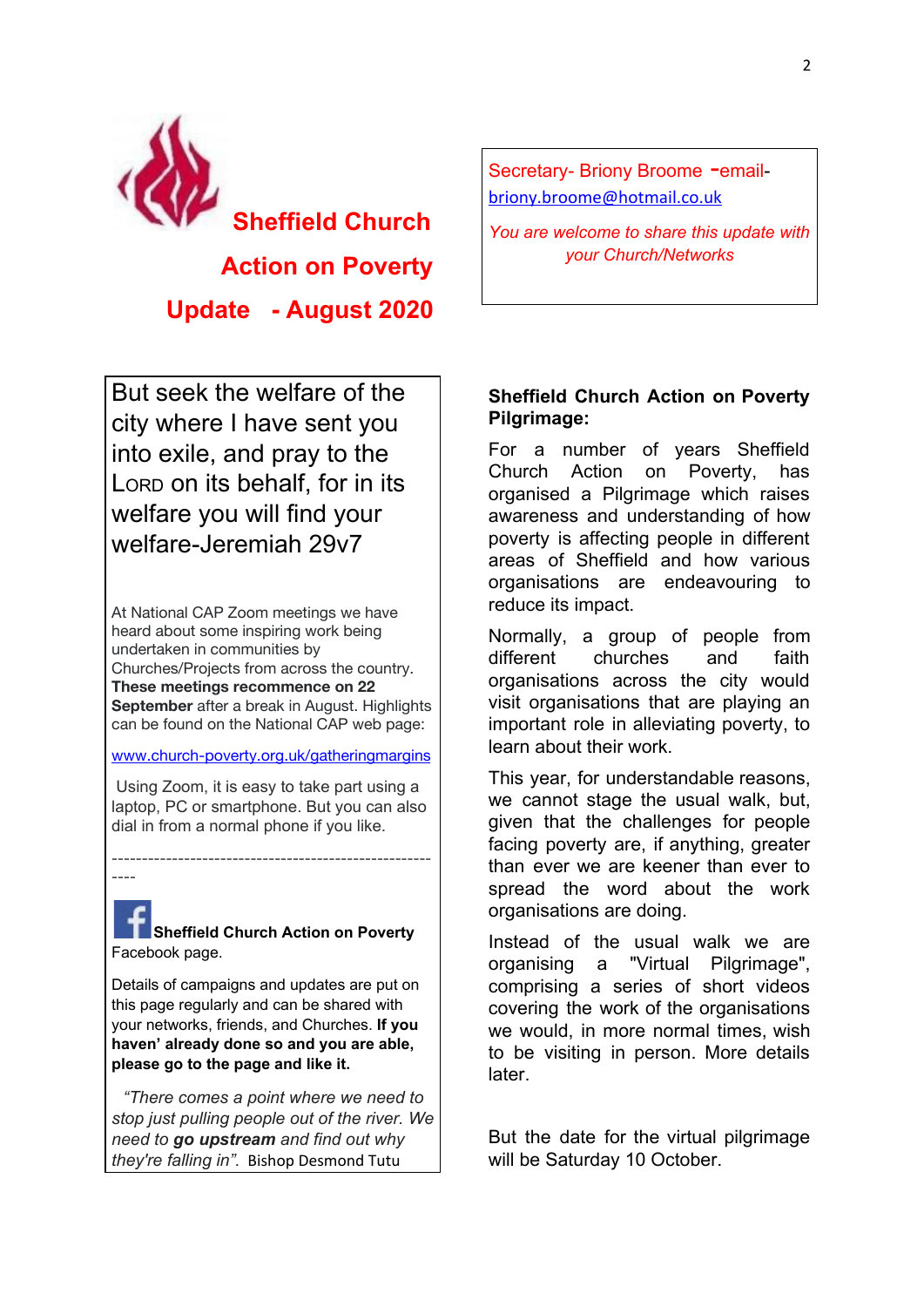## **Food insecurity & social isolation**

**Physical distancing presents problems for food banks, says Charlotte Killeya (a trustee at PXI and Emergency Food Co-ordination Officer at Voluntary Action Sheffield)**

If you walked into the church on a Friday before the Covid-19 crisis, it was always busy. Volunteers at Parson Cross Initiative would start early: setting up the social café, organising the food stall deliveries from Fareshare and a local greengrocer, sorting food ready to make up emergency food parcels before an afternoon of welcoming people and offering them support.

We will continue to campaign on the reasons why people need their support in the first place.

During the afternoon there was always plenty of food to eat and people would sit together and talk. It was rarely quiet. The volunteers I work alongside were amongst it all and they were there to listen. The conversations they and I had may have begun with why people

needed support for that particular week, but would often go onto talking about things that had happened weeks and months before which had led people to visiting us. As Covid-19 hit, many food banks like our own have simply not been able to operate as before. Distressingly, just as record numbers of adults and children are turning to the charity sector to help provide them with food, the social, face-to-face aspect of our work has had to cease or dramatically reduce. Recently, a national coalition of anti-poverty charities including the Trussell Trust and the Independent Food Bank Network have reported record increases in the number of people needing support.

**The Trussell Trust saw an 89% increase in the need for emergency food parcels during April 2020 compared with the same period last year; the Independent Food Aid Network saw a 175% increase for the same period**.

There is a deep concern that due to the lack of the social aspects of what charities and food banks provide, people are increasingly isolated. During the crisis, the safest option has been to deliver food parcels to people's doorsteps or give them out at the doors of buildings, ensuring people physically distance themselves from one another. But handing a food parcel to someone will only help so far -and food banks are acutely aware of this.

As Jackie Butcher, co-ordinator of Grace Food Bank and co-chair of the Sheffield Food Bank Network, says, *providing a food parcel is only part of the story. "We don't just hand out food parcels - we build relationships*". For Jackie, the need for a food parcel is "*the presenting issu*e". A critical role of food banks is to support and signpost people to other agencies and organisations who can help, such as Citizens Advice or Shelter.

Nicola White and Susan Vinall of Fir Vale Food bank tell a similar story. For them, *"food is a way of bringing people together." Before Covid-19, their community meals sat alongside the food bank and were an important part of building relationships. "Often people don't open-up straight away. It takes time to work through what might be happening and what support they need,*" Nicola and Susan explain.

This social aspect of what the team at Fir Vale do helps people to get to know one another and feel less isolated. It's never been about "just about receiving a food parcel." When Vin was first referred to a food bank last year he explained that alongside the parcel he received, he got so much more support. A Citizens Advice advisor helped him with his benefits and budgeting, and volunteers spent time getting to know him and making him "feel part of things I've got to know so many local people*. I want to help people in my community because I know what it's like to go to a food bank."-----*continued